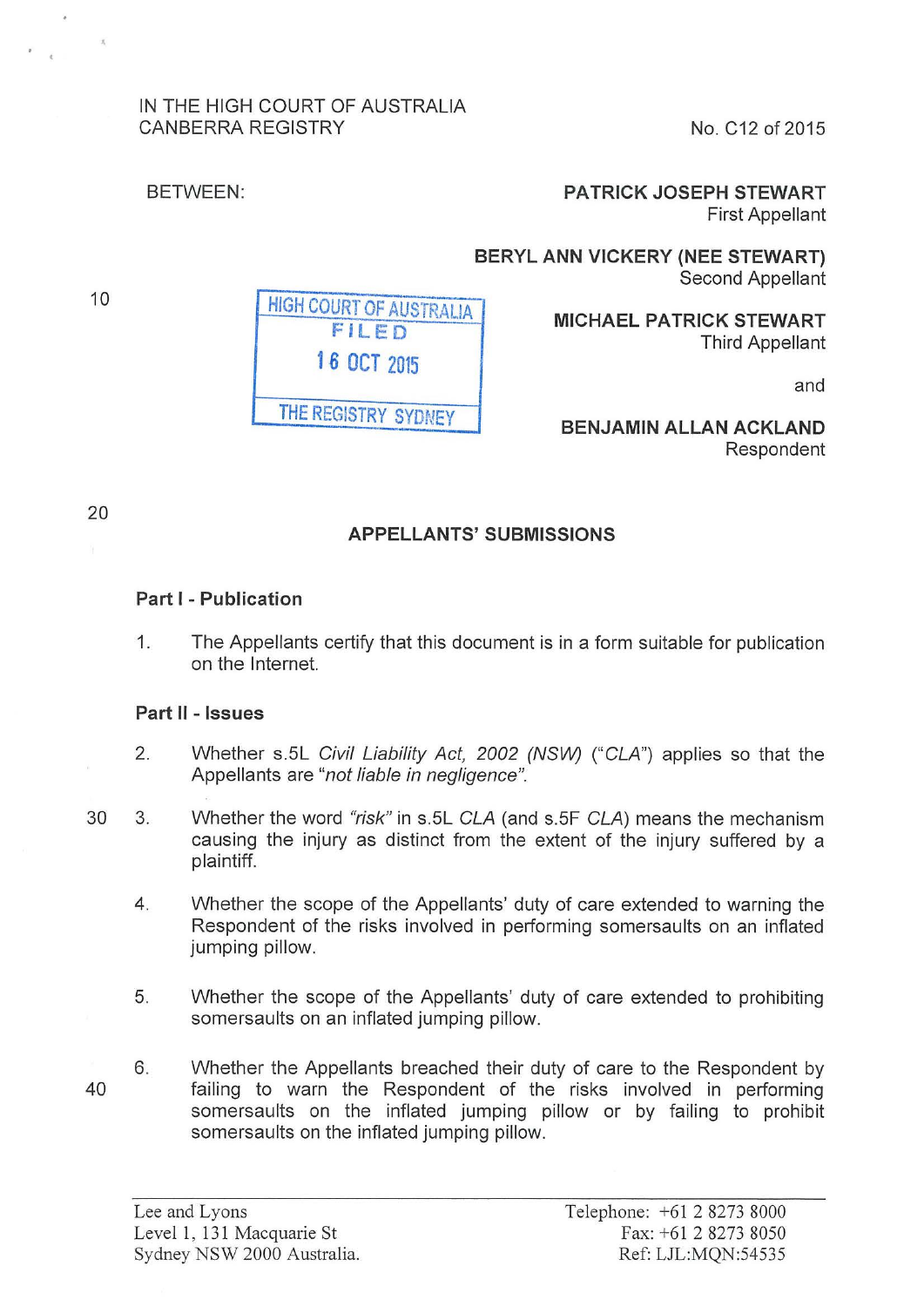#### **Part Ill- s.78B Judiciary Act 1903 (Cth)**

7. The Appellants have considered whether any notice should be given pursuant to s.78B Judiciary Act 1903 (Cth). No notice is required.

#### **Part IV - Citation**

- 8. The primary judge's reasons are unreported: Ackland v Stewart & Ors [2014] ACTSC 18
- 9. The Court of Appeal's reasons are unreported: Stewart & Ors v Ackland [2015] ACTCA 1

#### **Part V - Statement of facts**

- 10 10. On the afternoon of 10 October 2009 the Respondent, then a 21 year old arts law student at the University of New England, broke his neck when attempting to perform a backward somersault (or "backflip") on a jumping pillow in an amusement park conducted by the Appellants near Tingha, in rural New South Wales. One of the Respondent's companions said that the Respondent landed "awkwardly on his head'.
	- 11. The jumping pillow was inflated with air and measured approximately 20m by 10m.
- 12. Dr Olsen, an engineer with expertise in biomechanics, who was called as a 20 witness by the Respondent said in his report<sup>1</sup> that "the surface of the pillow is not soft and does not yield much to a person standing. I would estimate that with a weight of 75kg, I would not have compressed the surface of the pillow more than 50mm".
	- 13. In his oral evidence in chief<sup>2</sup>, Dr Olsen said in answer to a question from the primary judge (emphasis added):

His Honour: So it doesn't deflect much beyond the 50 millimetres?- Not much. It's not like a trampoline; it's different to a trampoline. It's actually under pressure, whereas a trampoline is under tension. It behaves- it's a 30 completely different dvnamic.

> His Honour: The trampoline, the energy of the jumper is transmitted into the springs?  $-$  Yes.

> His Honour: And then that is used to create the energy which lifts them again? - Yes, your Honour.

> His Honour: But here it's the compression of the air, is that correct?  $-$ Yes, that's correct, your Honour. Except, your Honour, strictly speaking

 $1$ Exhibit 40 at page 27

<sup>2</sup>T297.11-35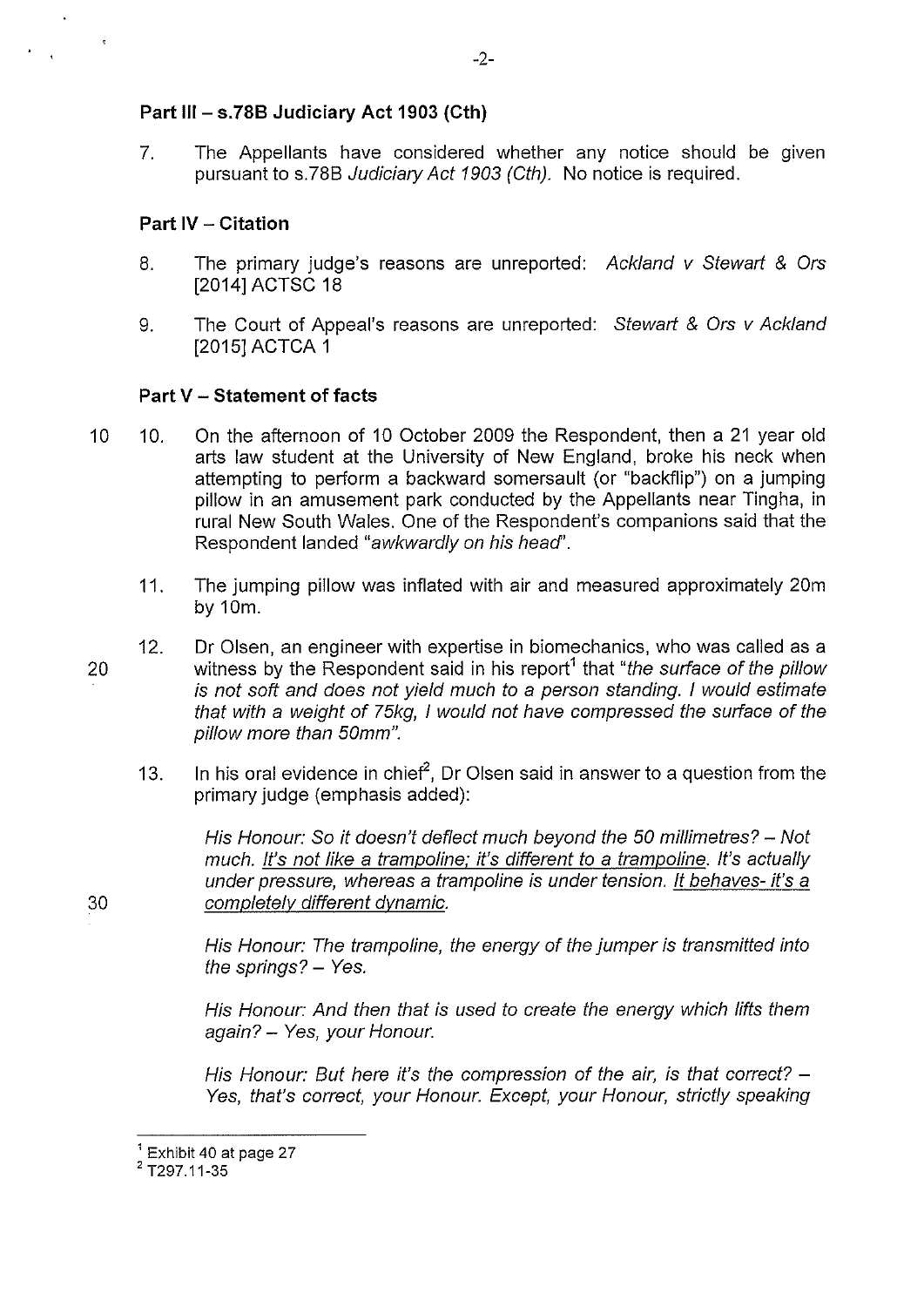it's not so much the springs, it's more the fabric.

His Honour: The fabric? - The fabric.

Mr Webb: Just taking up his Honour's question, is there an immediate difference between what happens when vou step onto a trampoline and when you step onto the surface of the jumping pillow?- Yes.

Mr Webb: What is that difference?  $-$  It's not always very easy to walk on 10 a trampoline, because your feet sink quite low. I've found it awkward, having walked on a trampoline, to walk on it, whereas it was very easy to walk on the jumping pillow. It felt like a solid surface almost.

- 14. Earlier in the day, the Respondent had observed other people, including some of his companions and some children, performing forward and backward somersaults on the jumping pillow. The Respondent used the jumping pillow more than once but did not attempt somersaults until the afternoon.
- 20 15. There were no signs prohibiting backflips or other inverted manoeuvres. Staff employed by the Appellants did not attempt to prevent anyone performing such manoeuvres or to warn of the risks involved in doing so.
	- 16. When the Respondent first attempted a somersault, he "landed awkwardly'' but was not hurt. He then made a second attempt at the manoeuvre and was injured.
- 17. The Appellants had received correspondence from Jumping Pillows Pty Ltd, the manufacturer (or distributor) of the jumping pillow, advising that signs 30 should prohibit somersaults or inverted manoeuvres.<sup>3</sup> The manufacturer also recommended that activities on the jumping pillow be supervised at all times, whilst noting "that under current Australian Standards a jumping pillow does not have to be supervised'. However, the correspondence also advised owners to seek advice from their insurance company or lawyers and there was no evidence as to why the manufacturer considered it necessary or appropriate to proffer that advice. The correspondence did not refer to the risk of catastrophic injury and there was no evidence that the Appellants were specifically aware, beyond the 'common knowledge' of the general public, of the risk of catastrophic injury as distinct from minor injury.
- 40
- 18. The Respondent gave evidence that he appreciated that there was a risk of hurting himself if he landed on his neck on a trampoline<sup>4</sup>, although he later sought to resile from that evidence<sup>5</sup>. He also gave evidence that he appreciated that he could possibly land on his neck on the jumping pillow<sup>6</sup>,
- $3$  Exhibit 6
- <sup>4</sup>T142.27-.45

 $^{6}$  T<sub>147.45</sub>

 $5$  T149.39-150.1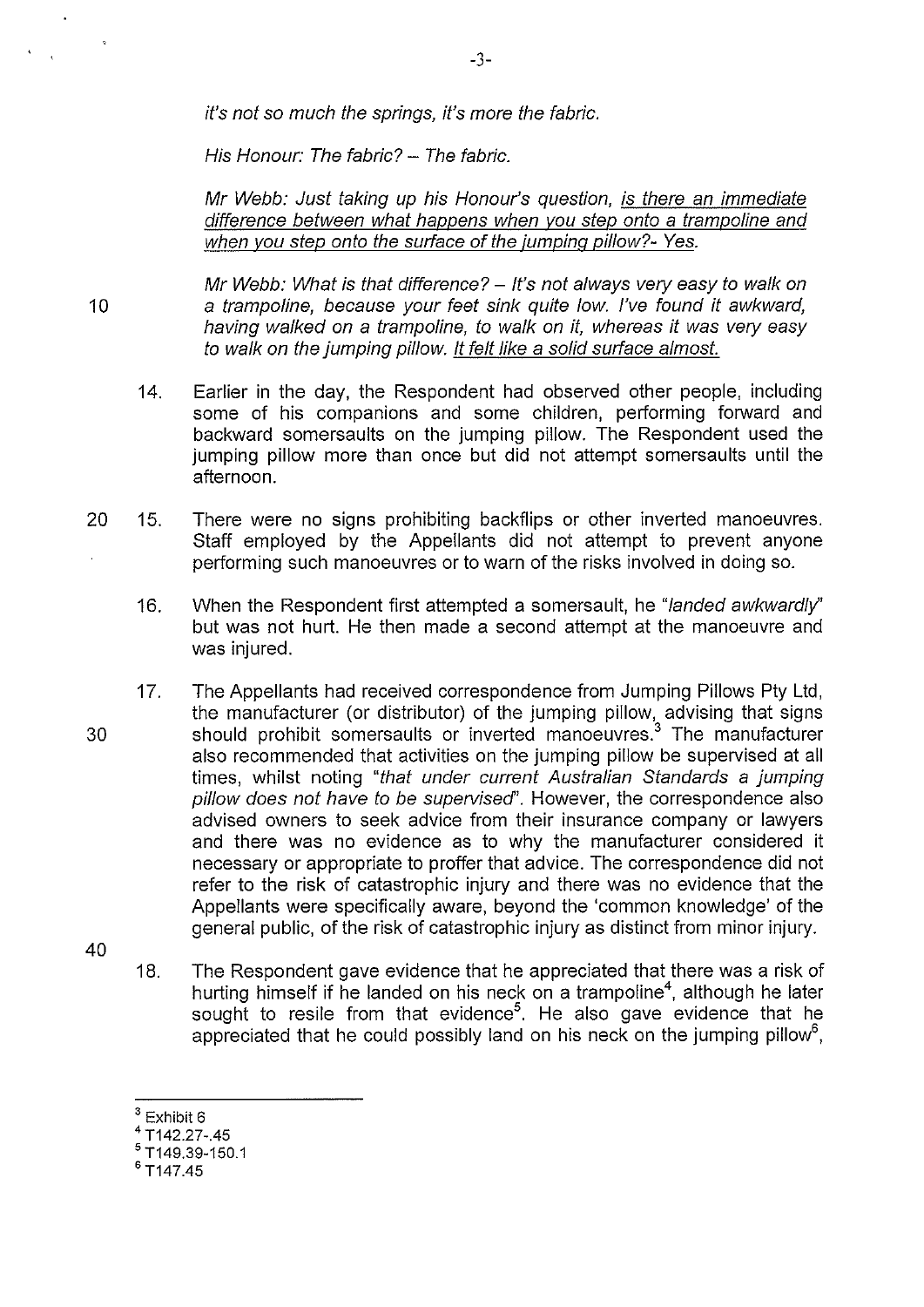although he denied that he knew that there was a risk he could hurt himself<sup>7</sup>

#### **Part VI: Statement of argument**

#### **(i) Dangerous recreational activity**

- 19. Section 5L CLA provides that a defendant is "not liable in negligence" if the injury suffered was "as a result of the materialisation of an obvious risk of a dangerous recreational activity". Accordingly, in a case in which s.5L CLA 10 is in issue, it is appropriate to first consider that defence before determining issues of duty, breach and causation.
	- 20. A defendant must establish that:
		- (i) the plaintiff was engaged in a "recreational activity";
		- (ii) the recreational activity was a "dangerous" one, that is, the recreational activity was one which "involves a significant risk of physical harm" (s.5K);
		- (iii) there was a risk "of that activity" which was an "obvious" one, that is, "a risk that, in the circumstances would have been obvious to a reasonable person in the position of [the plaintiff]" (s.5F); and
- 20 (iv) the harm suffered was the result of the materialisation of that 'obvious risk'.
	- 21. The first requirement, namely, that the Respondent was engaging in a "recreational activity" in "performing a back somersault on a jumping pillow", was not contentious<sup>8</sup>.
- 22. The expressions "dangerous recreational activity" and "obvious risk" are defined by s.5K CLA and s.5L CLA respectively. Each involves an objective test<sup>9</sup>. The legislation expressly applies even if the Respondent was not 30 aware of the risk: ss.5F, 5L(2).
	- 23. Obvious risks include risks that are patent or of common knowledge (s.5F(2)) and may include risks that are not prominent, conspicuous or physically observable: s.5F(4).
	- 24. In this case "a reasonable person in the position of [the Respondent]" means a young adult with sufficient intelligence to study law at university, who was not inebriated and who was deliberately intending to perform the inverted 'back flip' manoeuvre above a surface which Dr Olsen said "felt like a solid surface almosf'.

 $7$ T148.14-.22

<sup>&</sup>lt;sup>8</sup> Primary Judgment [295]

<sup>&</sup>lt;sup>9</sup> Fallas v Mourlas [2006] NSWCA 32, (2006) 65 NSWLR 418; Great Lakes Shire Council v Dederer[2006] NSWCA 101, (2006] Aust Torts Reports 81-860 at [152]; Carey v Lake Macquarie City Council (2007] NSWCA 4, (2007] Aust Torts Reports 81-874 at [93]; Streffer v Albury City Council (2013] NSWCA 348, [2013] Aust Torts Reports 82-146 at [30]-[31]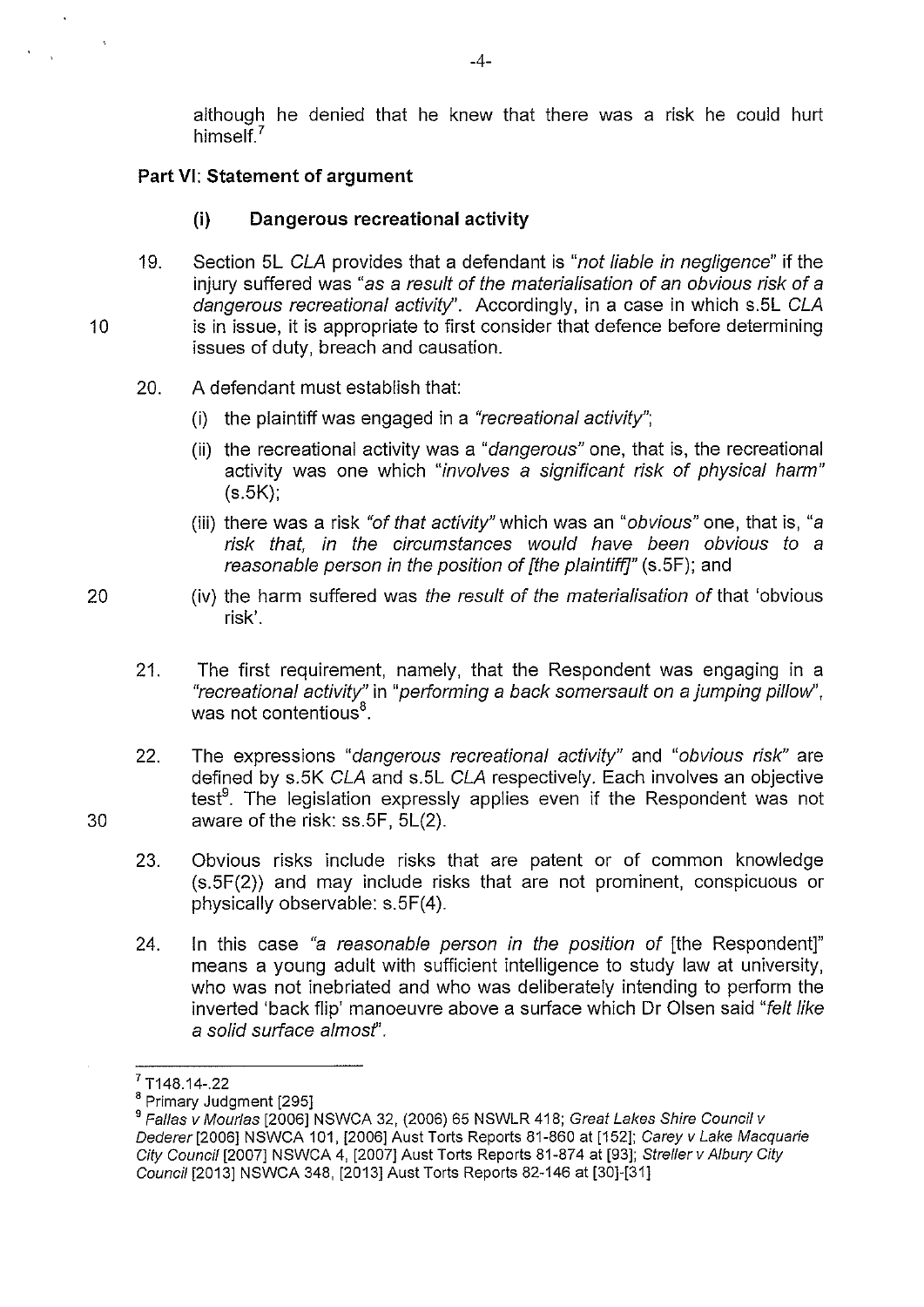- 25. The primary judge<sup>10</sup> and Walmsley  $AJ<sup>11</sup>$  in the Court of Appeal, with whom Robinson AJ agreed, found that attempting to perform an inverted manoeuvre on an inflated jumping pillow was a "dangerous recreational activity", that is, an activity which "involves a significant risk of physical harm". Penfold J dissented on that issue.
- 26. However, each of the four judges below found that, although suffering a minor injury was objectively obvious, suffering a catastrophic injury was not an "obvious risk" of failing to properly perform an inverted manoeuvre on 10  $the$  jumping pillow<sup>12</sup>.
	- 27. That is, in terms of the definition in s.5F CLA, they found that suffering a catastrophic injury was not "a risk that, in the circumstances would have been obvious to a reasonable person in the position of [the Respondent]" but that the risk of suffering only a minor injury would have been obvious to such a person.
- 28. On the question of whether attempting a backflip on the jumping pillow was a "dangerous recreational activity", the reasoning of the primary judge and 20 Walmsley AJ was that the relevant activity, namely an inverted manoeuvre above a surface firm enough to support a standing adult, was dangerous within the meaning of s.5K because it involved a risk of a catastrophic injury.
	- 29. The primary judge and Walmsley AJ each found that there was 'a significant risk of physical harm' because, objectively, "performing a backflip on a jumping pillow exposes the performer to a risk of catastrophic harm if not executed perfectly so that the performer instead of landing on his or her feet lands head first on the surface of the pillow"<sup>13</sup>.
	- 30. However, the reasoning assumed that such a risk would only be apparent to an expert in biomechanics. Penfold J's reasoning on the issue of 'dangerous recreational activity' was to similar effect, that is, that no one except an expert in biomechanics would be aware of the dangers  $\frac{1}{4}$ .
- 31. Thus, although the primary judge applied "common sense" in considering the probability of "the attempted somersault going awry"<sup>15</sup>, all of the judges found, incorrectly it is submitted, that it required biomechanical expertise, 40 not merely common knowledge and common sense, to appreciate the risk of serious injury from landing awkwardly on the head on a surface described as "like a solid surface almost" and which deflected no more than 50mm if a 75kg person stood on it.

30

-5-

 $^{10}$  Primary judgment [296]<br> $^{11}$  CA judgment [120]-[123]

<sup>12</sup> Primary judgment [303], CA judgment [147]

<sup>&</sup>lt;sup>13</sup> CA judgment [120]; primary judgment [296]<br><sup>14</sup> CA judgment [36]

<sup>&</sup>lt;sup>15</sup> Primary judgment [296]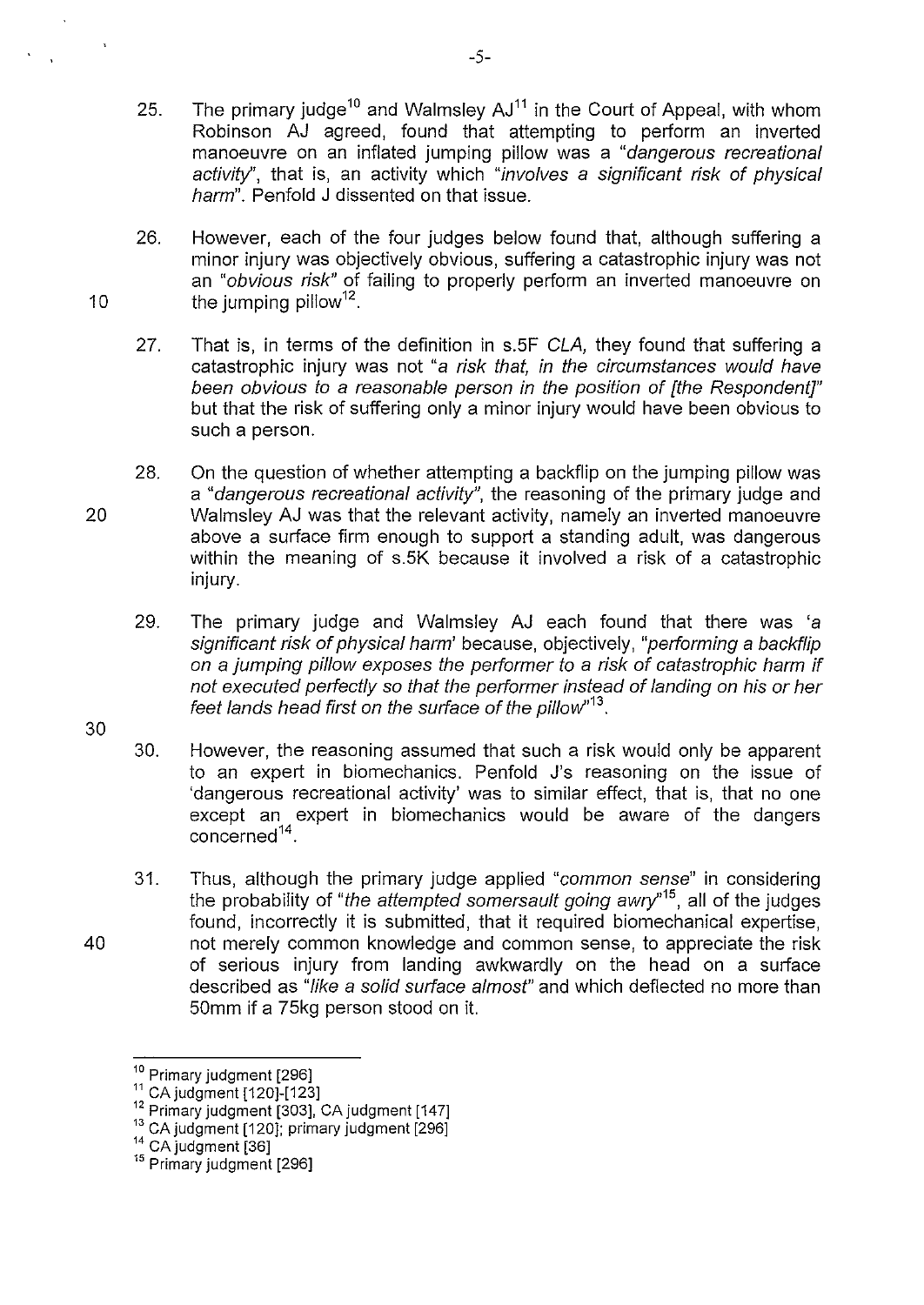- 32. The Appellants submit that, to the contrary, although biomechanical expertise may have been required to explain, as Dr Olsen did<sup>16</sup>, the precise internal mechanism of the severe neck flexion which caused permanent injury and to calculate the forces involved, such expertise was not required to perceive the risk of injury, including serious injury, from landing on the head on such a surface.
- 33. That is because the essential factor on which Dr Olsen's opinion was based, namely, the relative firmness of the surface of the jumping pillow 10 was all that, objectively, an adult needed to know in order to appreciate that more than a minor injury could be suffered if an inverted manoeuvre was not performed properly on the jumping pillow, so that a person landed with the full weight of the body on the head or back of the neck.
	- 34. None of the facts and circumstances listed by Walmsley  $JA^{17}$ , considered individually or together, negates the fundamental commonsense, common knowledge proposition that landing on the head or neck on a surface which feels almost solid with the full weight of the body may cause serious injury.
- 20 35. Nevertheless, even if specialist knowledge is required to prove that there was a dangerous recreational activity, as each of the judges below accepted that "a reasonable person in the position of [the Respondent]" would perceive some risk of minor injury<sup>18</sup> from that activity, even without having any biomechanical expertise, it must follow that, if the expression "a risk" in s.5F CLA directs enquiry to the particular mechanism by which the activity may potentially cause "harm", rather than to the degree of that harm, then the primary judge and the Court of Appeal erred in differentiating between minor harm and serious harm in finding that there was not an "obvious risk".
- 30
- 36. The Appellants submit that, for the purposes of s.5F CLA (and thus s.5L CLA), the expression "a risk'' directs attention to the mechanism by which the harm may be suffered, not to the degree of harm which may result from the risk eventuating. That is, the expression "a risk" in s.5F has the first meanings ascribed to "risk'' in the Macquarie dictionary namely, "exposure to the chance of injury or loss; a hazard or dangerous chance<sup>"19</sup> and the Oxford dictionary namely, "hazard, danger; exposure to mischance or peril". *<sup>20</sup>*
- 40 37. That interpretation of s.5F is consistent with the distinction in the text of s.5L between the "harm suffered" and the "obvious risk" which materialized and resulted in that harm.

 $^{16}$ Exhibit 40<br> $^{17}$  CA judgment [145]-[146]

<sup>&</sup>lt;sup>17</sup> CA judgment [145]-[146]<br><sup>18</sup> Primary judgment [303], CA judgment [147]<br><sup>19</sup> *Macquarie dictionary*, 6<sup>th</sup> Ed, 2013

<sup>&</sup>lt;sup>20</sup> Oxford dictionary, 2<sup>nd</sup> Ed, 1989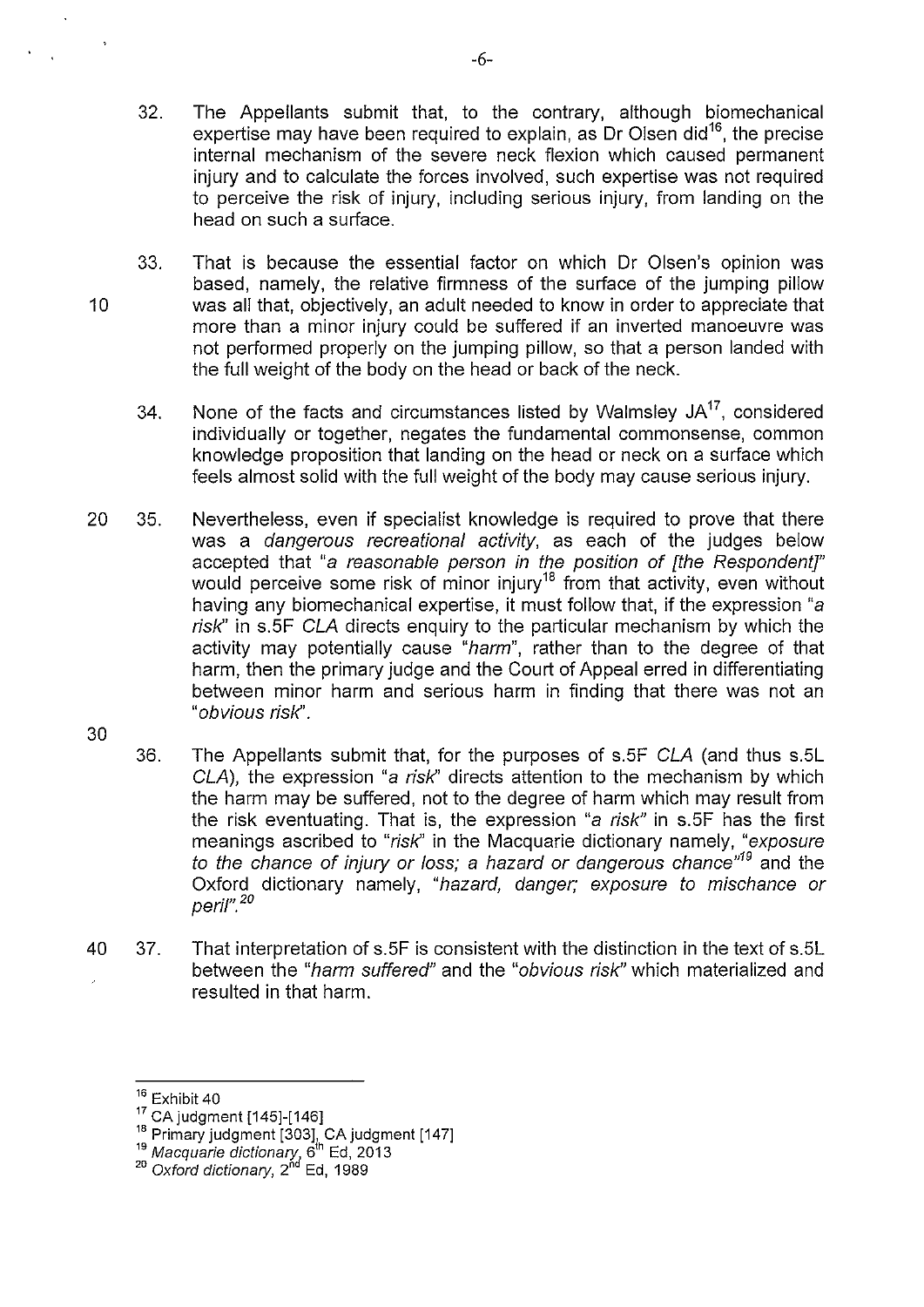- 38. Such an approach appears to have been accepted by the New South Wales Court of Appeal<sup>21</sup>. It is consistent with the long standing principle<sup>22</sup> that it is unnecessary for the precise nature or extent of injury to be foreseeable in order for a defendant to be liable in tort, provided that damage of the general nature of that suffered is foreseeable. Further, the language used in subsections (2), (3) and (4), particularly the expression "something occurring", is more consistent with the word "risk'' relating to the manner or mechanism of injury than to the extent of the "harm" suffered.
- 10 39. In addition, the expression "harm suffered by another person" in s.5L is not qualified by reference to the extent or seriousness of the harm: on its face the text of the section applies to both minor and serious injuries.
- 40. In Queensland v Kelly<sup>23</sup> it was the mechanism of the injury, namely, the sand dune unexpectedly giving way under the plaintiff which was not obvious, not the potential for serious injury as distinct from minor injury. In this case, unlike in Queensland  $v$  Kelly, the surface on which the activity occurred did not unexpectedly change so as to make an apparently harmless activity suddenly dangerous. In addition, this case is not factually 20 analogous to Queensland v Kelly because the relative firmness of the jumping pillow was apparent to anyone on it and was constant, whereas the sand dune only appeared to be sufficiently firm to provide adequate support but was not.
- 41. Thus, whilst it may be that in some factual circumstances the risk of a particular dangerous recreational activity which eventuates may not be an "obvious risk" of that recreational activity<sup>24</sup>, in a case in which the objective risk which makes the relevant activity a '*dangerous recreational activity*' is the same risk which eventuates, then that injury must be 'as a result of the 30 materialisation of an obvious risk' of that activity.
- 42. The facts of this case have some relevant similarity to those which the New South Wales Court of Appeal held were the "result of the materialisation of an obvious risk" in Great Lakes Shire Council v Oedere?*<sup>5</sup> ,* in that in both cases the injured plaintiff saw others engaging in the activity without injury and did not subjectively appreciate the risk of serious injury. In Dederer a 14 year old boy dived head first from a bridge into an estuary and became quadriplegic as a result of hitting his head on a sandbar. He sued both the local Council and the RTA in negligence and, in answer to the Council's s.5L CLA defence, argued that the relevant risk was not obvious on 40  $g$ rounds which included that $^{26}$ :

-7-

<sup>&</sup>lt;sup>21</sup> Streller v Albury City Council [2013] NSWCA 348, [2013] Aust Torts Reports 82-146 at [29]: '"risk' refers to the chance or possibility of an occurrence which results in 'harm' and [32] "the risk or chance of being injured from impact with the riverbed"; Sharp v Parramatta Council [2015] NSWCA 260 at [43]

<sup>&</sup>lt;sup>22</sup> Hughes v The Lord Advocate [1963] AC 837<br><sup>23</sup> [2014] QCA 27 at [16], [30], [48] (referred to at CA judgment [151]-[155])

 $24$  See discussion by lpp JA in Fallas v Mourlas [2006] NSWCA 32, (2006) 65 NSWLR 418 at [26]-

<sup>[28]&</sup>lt;br><sup>25</sup> [2006] NSWCA 101; (2006) Aust Torts Reports 81-860

<sup>&</sup>lt;sup>26</sup> At [93]-[100]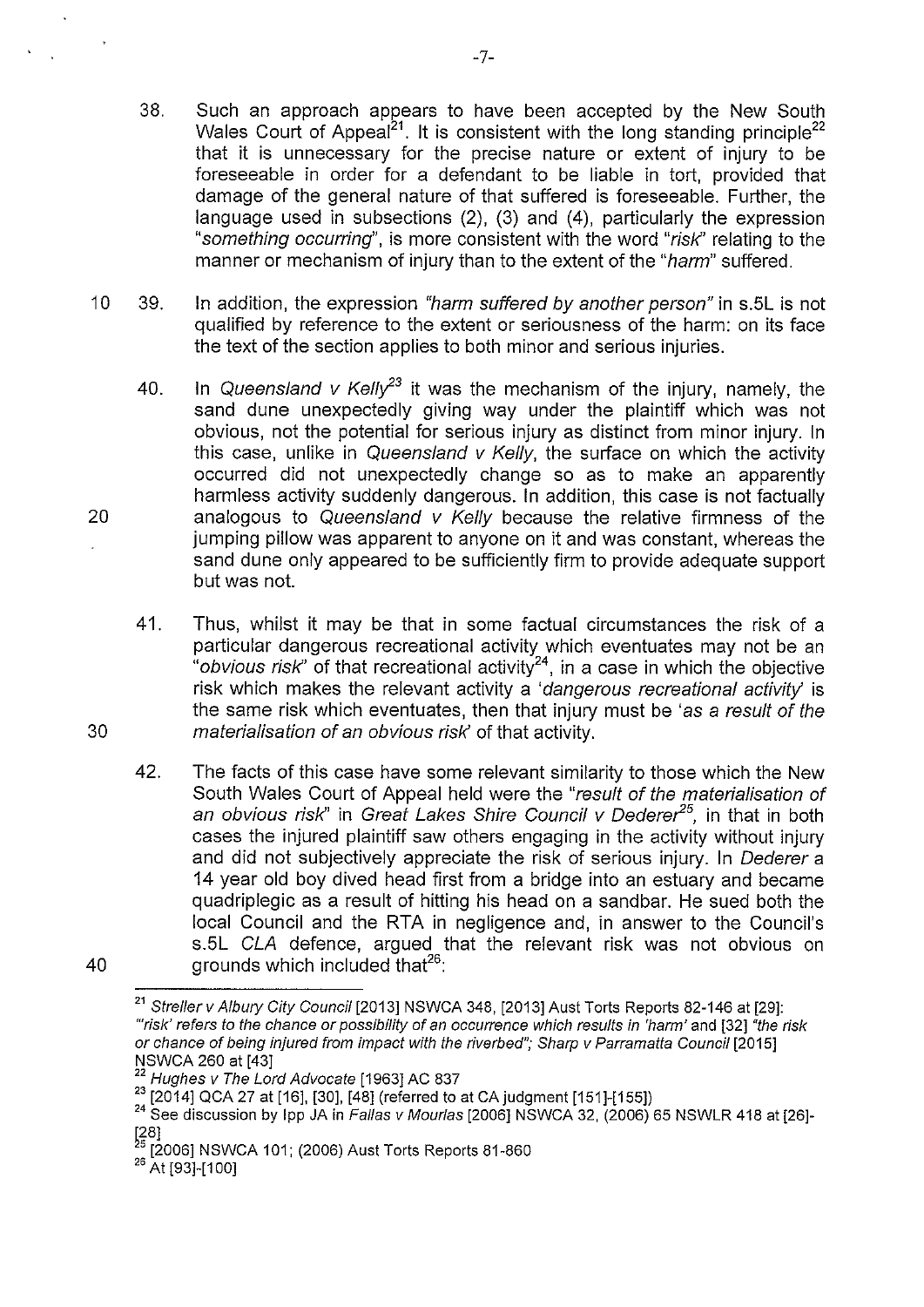- (a) he had seen others jump from the bridge over many years without intervention from the council;
- (b) he had seen 10 to 15 other people jump from the same spot immediately before taking his dive and saw boats passing through the channel below;
- (c) he had jumped from the same spot on the day before his dive without touching the bottom; and
- (d) he thought the water looked deep because of its murky green colour<sup>27</sup>.
- 43. In finding for the Council on the application of section  $5L^{28}$ . Ipp JA said<sup>29</sup>:

10

30

40

There is little doubt that Mr Dederer was influenced by the fact that the practice of diving off the bridge had gone on for so long and was being undertaken by children of his own age. The fact that his own peers were taking the risks would have been a challenge to a cocky fourteen year old, as he described himself. This explains, but does not justify, why he deliberately disregarded the pictograph. In my view, however, a reasonable fourteen and a half year old boy should have appreciated that it was highly dangerous to dive as he did. Mr Dederer put himself in a position of great danger by diving in circumstances where the risks 20 were obvious. Had he given the matter any proper thought, he would have appreciated the full extent and nature of the risks.

- 44. Similarly, in this case, a reasonable 21 year old in the position of the Respondent who was exercising ordinary perception, intelligence and judgment, and had given the matter any thought, would have considered the risk of both minor and serious injury to be obvious because:
	- (a) the jumping pillow was "like a solid surface almost" and this was plainly observable, as demonstrated not only by Dr Olsen's evidence but also by the photographic evidence;
	- (b) an inverted manoeuvre necessarily meant that it was possible that the Respondent might land on his head or neck if he did not complete the manoeuvre successfully;
	- (c) the risk of harm from falling onto one's head or neck from a height of 1 metre or more above the surface of the jumping pillow<sup>30</sup> is a matter of common knowledge;
	- (d) the harm from the activity was potentially catastrophic;
	- (e) the Respondent had moments before tried the manoeuvre and had failed to perform it properly, landing awkwardly;

<sup>&</sup>lt;sup>27</sup> At [134]<br><sup>28</sup> A finding not the subject of the appeal by the RTA in the High Court

 $^{29}$  At [319]

<sup>&</sup>lt;sup>30</sup> Exhibit 40 page 19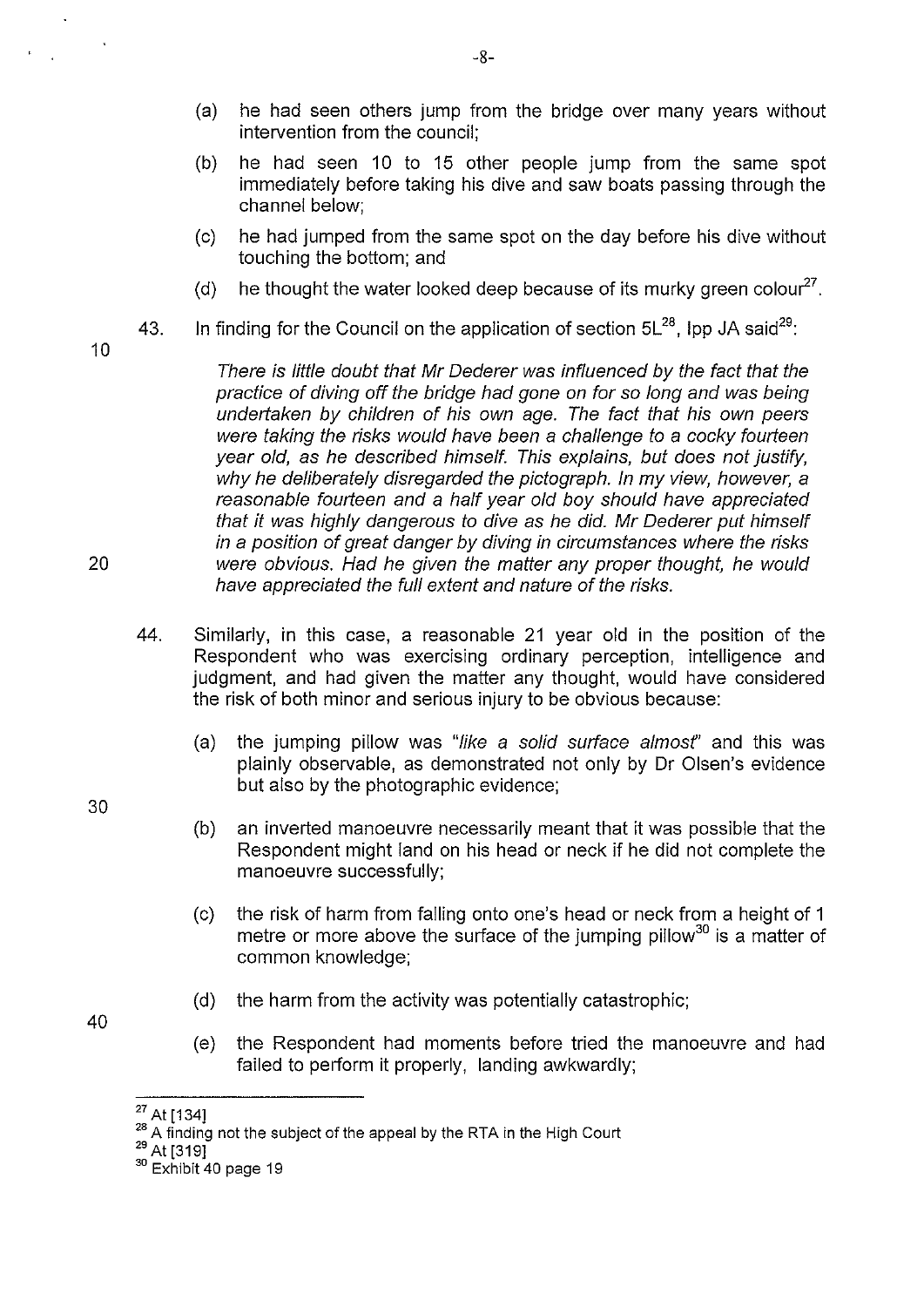- (f) the Respondent (and another witness) knew that it was dangerous to land on his neck on a trampoline, which, objectively, was a less solid surface than the jumping pillow.
- 45. As already noted, matters of common knowledge can be obvious risks (s.5F(2)) and it is common knowledge that the consequences of a failed inverted manoeuvre on an 'almost solid surface' are potentially catastrophic.
- 46. It is irrelevant when determining whether the risk in this case was obvious 10 that the very purpose of the jumping pillow was for people to jump on or that the manufacturer of the jumping pillow or the Appellants promoted it as a means for carrying out inverted manoeuvres. Many sports and recreational activities are attractive because they are dangerous and thus challenging or thrilling. Such sports and activities are often purposely designed to involve physical risks of injury. For example, rugby fields and the rules of rugby, as well as the existence of rugby associations, are intended to facilitate and promote dangerous physical contact. Ski resorts promote their activities with footage of people performing aerial manoeuvres and jumping off cliffs. Skydivers use equipment specifically designed for jumping out of 20 aeroplanes. Equestrians deliberately jump horses over obstacles created to challenge horse and rider, increasing the risk of physical injury if performed badly. That the risk created by participation in the recreational activity arises from the essence of the activity does not preclude that risk being an obvious one within s.5F.
	- **(ii) Duty**

 $\frac{1}{2}$ 

- 47. If s.5L CLA does not apply, then the Appellants submit that the scope of the duty of care owed by them to the Respondent did not extend to prohibiting 30 inverted manoeuvres on the jumping pillow or to warning an adult of the risks of performing inverted manoeuvres. Alternatively, if the duty is characterised more broadly, in terms of taking reasonable precautions to avoid foreseeable risks of harm to patrons, then the Appellants contend that, pursuant to s.5B CLA, there was no breach in failing to prohibit somersaults and other inverted manoeuvres, which was the precaution found by the primary judge and the Court of Appeal<sup>31</sup>.
- 48. That is because the concept of personal autonomy<sup>32</sup> negates a duty to prohibit a recreational activity enjoyed by many because of a risk that 40 someone might be injured, even seriously. The finding<sup>33</sup> that the Appellants were "negligent in failing to prohibit back flips or somersaults and other inverted manoeuvres" is at odds with the "underlying value of the common law which gives primacy to personal autonomy<sup>34</sup>, including "the autonomy

 $^{\rm 31}$  Primary judgment [315], CA judgment [65], [162]<br> $^{\rm 32}$  Stewart v Kirkland-Veenstra [87]-[89] [2009] HCA 15; (2009) 237CLR 215 at [87]; Agar v Hyde [2000] HCA 41, (2000) 201 CLR 552 at [90]<br><sup>33</sup> Primary Judgment [313], [315]

<sup>&</sup>lt;sup>34</sup> Stuart v Kirkland-Veenstra [2009] HCA 15; (2009) 237 CLR 215 at [87]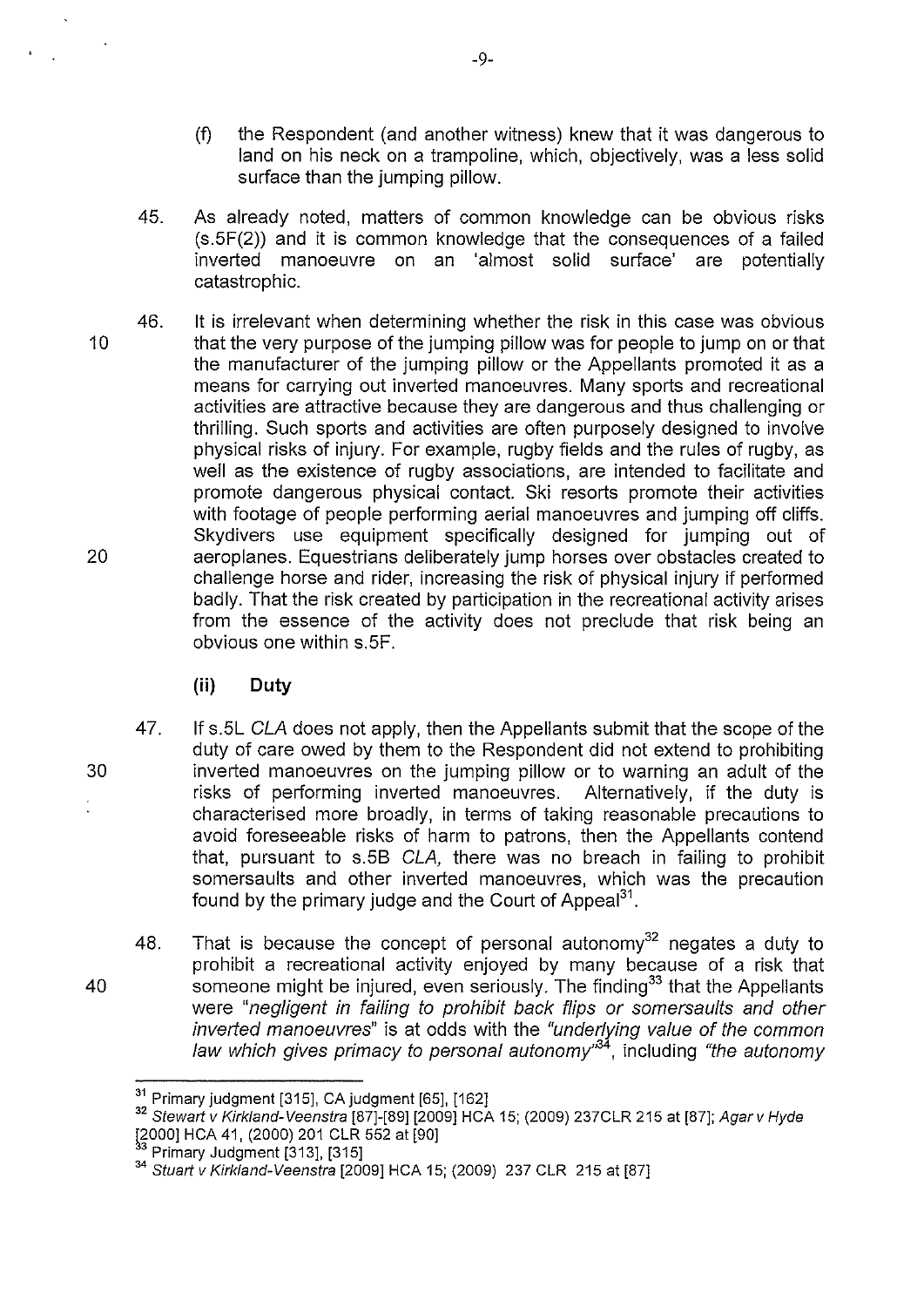of all who choose, for whatever reason, to engage voluntarily in... any ... physically dangerous pastime"<sup>35</sup>.

- 49. The issue is not whether the burden on the defendant of such a duty negates imposition of such an obligation but whether the burden on the public generally of the prohibition of a recreational activity enjoyed by many who wish to continue to enjoy, voluntarily, the challenge and thrill of engaging in a potentially dangerous activity militates against imposing such an obligation.
- 10
- 50. In that regard, the Respondent was an adult with no physical or cognitive disability; he was not in a special relationship with the Appellants, such as employer and employee or teacher and student; all the patrons, including the Respondent, attended the Appellants' premises voluntarily; the particular activity of inverted manoeuvres was not compulsory for those using the jumping pillow; the Respondent was deliberately attempting to perform an inverted manoeuvre; there was no hidden hazard or trap or complex equipment involved; the physical characteristics of the jumping pillow were apparent to all, including the Respondent, who had used it a 20 number of times before attempting a backward somersault; and there was no defect in or damage to the jumping pillow: it 'performed' as it was designed and constructed to do.
	- 51. As Lord Hoffmann observed<sup>36</sup>, it is rare for an occupier to be under a duty to prevent people from taking risks which are inherent in the activities they freely choose to undertake and, whilst an occupier may for his own reasons wish to prohibit such activities and is entitled to prohibit such activities on his premises, the law does not require him to do so.
- 30 52. Further, a plaintiff cannot take advantage of a duty of care owed to a class of persons of which the plaintiff is not a member  $3^7$ . Thus, the Respondent, contrary to what may be implicit in the reasons of Walmsley AJ on the issue of breach<sup>38</sup>, cannot rely on a breach of a duty owed to a child.
- 53. In this case, the factual circumstances that the manufacturer/distributor of the jumping pillow, for reasons not disclosed in the evidence, but apparently, given the reference to insurers and lawyers, because of a fear of litigation, chose to recommend prohibiting somersaults is either irrelevant or of little weight in determining whether the Appellants owed a duty of care 40 to the Respondent to prohibit voluntary somersaults and other inverted manoeuvres on the jumping pillow. In that regard, the correspondence from the manufacturer/distributor said nothing about catastrophic injury and the Respondent, on the findings below, ought to have been aware himself of the risk of less serious injury from inverted manoeuvres.

-10-

 $^{35}$  Agar v Hyde [2000] HCA 41; (2000) 201 CLR 552 at [90]<br><sup>36</sup> Tomlinson v Congleton Borough Council [2003] UKHL 47, [2004] 1 AC 46 at [45]<br><sup>37</sup> Ashrafi Persian Trading Co Pty Ltd v Ashrafinia [2001] NSWCA 243 at [76]-

 $38$  CA judgment  $[145(d)-(e)]$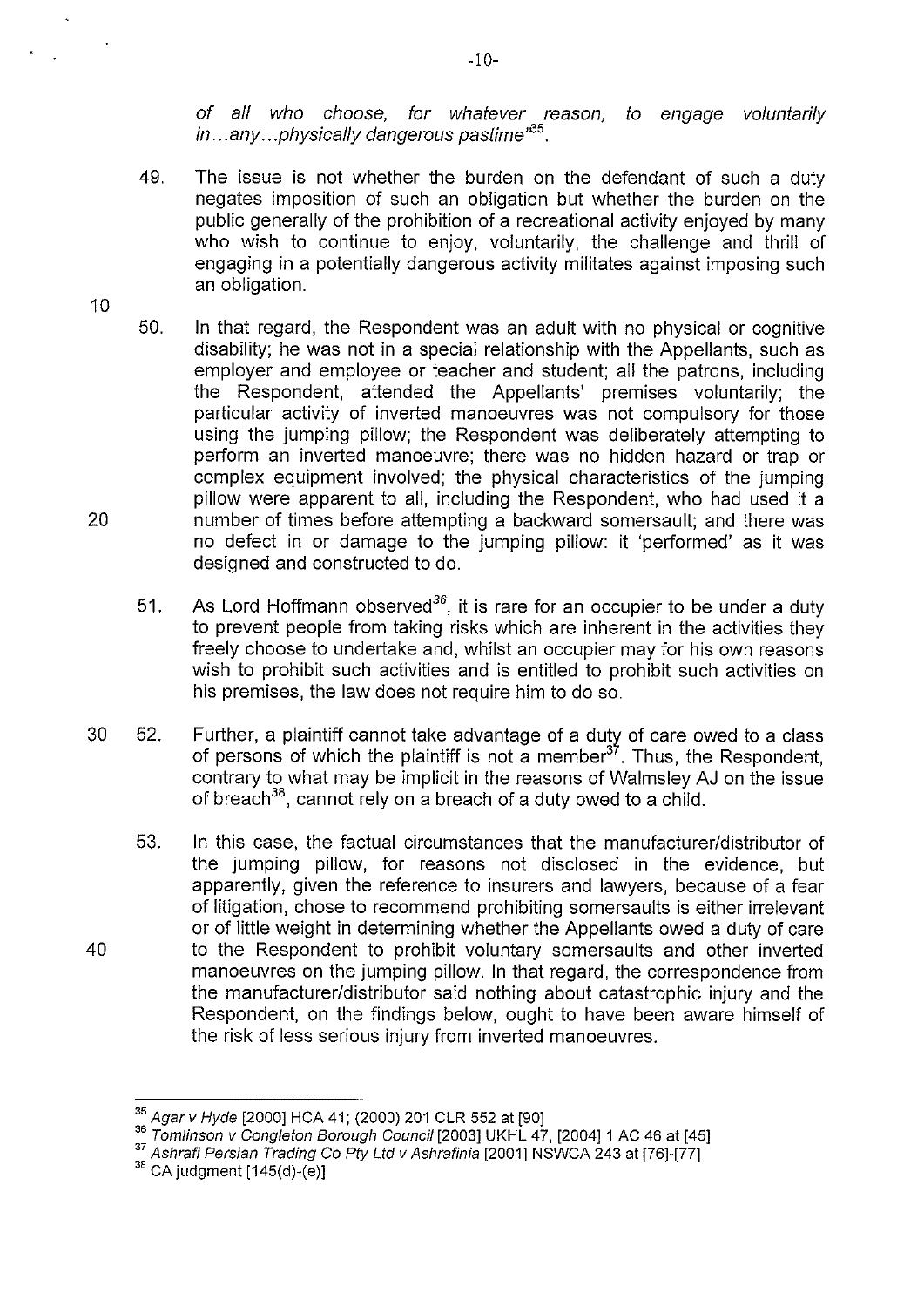- 54. If an occupier is under a duty to prohibit activities which provide enjoyment to entrants but are nevertheless potentially catastrophically risky, then, for example, occupiers of playing fields ought to prohibit contact sports lest an injury occur even within the rules; occupiers of beaches ought to prohibit surfing lest a surfer be dumped on the head by a rogue wave; and occupiers of ski resorts ought to close challenging runs.
- 55. Accordingly, the Court of Appeal erred in finding that the Appellants owed a duty of care extending to prohibiting an activity which, although risky, 10 provided an enjoyable, challenging and thrilling recreational activity to many people.
	- 56. Further, for the reasons submitted above in respect to s.5L CLA, the risk of a neck injury, whether minor or serious, from performing backflips on the jumping pillow was an "obvious risk" within the meaning of s.5F CLA with the result that, pursuant to s.5H *CLA,* the scope and content of the duty of care owed by the Appellants to the Respondent did not extend to warning the Respondent of the risk of performing backflips or somersaults or other inverted manoeuvres on the jumping pillow.

### 20 **(iii) Breach**

- 57. Alternatively, the Court of Appeal erred in finding that there was a breach of duty, in the circumstances identified in [50] and [53] above, because the Appellants did not prohibit somersaults on the jumping pillow or warn of the risks involved.
- 58. Although consideration of the issue of breach in this case is conceptually very similar to the issue of duty, determination of the breach issues requires attention to the statutory prescriptions in s.5B *CLA.* In that regard, when 30 considering whether "a reasonable person in the [Appellants'] position would have taken [the] precautions" of prohibiting somersaults, the Court of Appeal failed to give due regard to "the social utility of the activity that creates the risk of harm<sup>39</sup> and to recognise that the relevant "burden of taking precautions to avoid the risk of harm<sup> $n40$ </sup> fell on other patrons who would be precluded from engaging in an activity which they enjoyed, not on the Appellants.
- 59. The starting point is that the duty of care owed by an occupier is to take reasonable care to avoid reasonably foreseeable risks of harm to an entrant *taking reasonable care for his or her own safety*<sup>41</sup>, which includes the 40 entrant making reasonable choices about engaging in an activity requiring skill or expertise. Further, the duty is not to prevent harm occurring, nor to

 $39$  s.5B(2)(d) CLA

 $^{40}$  s.5B(2)(c) CLA

<sup>41</sup>Australian Safeway Stores Pty Ltd v Zaluzna (1987)162 CLR 479 at 488; Roads and Traffic Authority v Dederer at [45]; Clarke v Coleambally Ski Club [2004] NSWCA 376 at [26]-[33]; Reid v Commercial Club (Albury) Ltd [2014] NSWCA 98 at [159]-[160]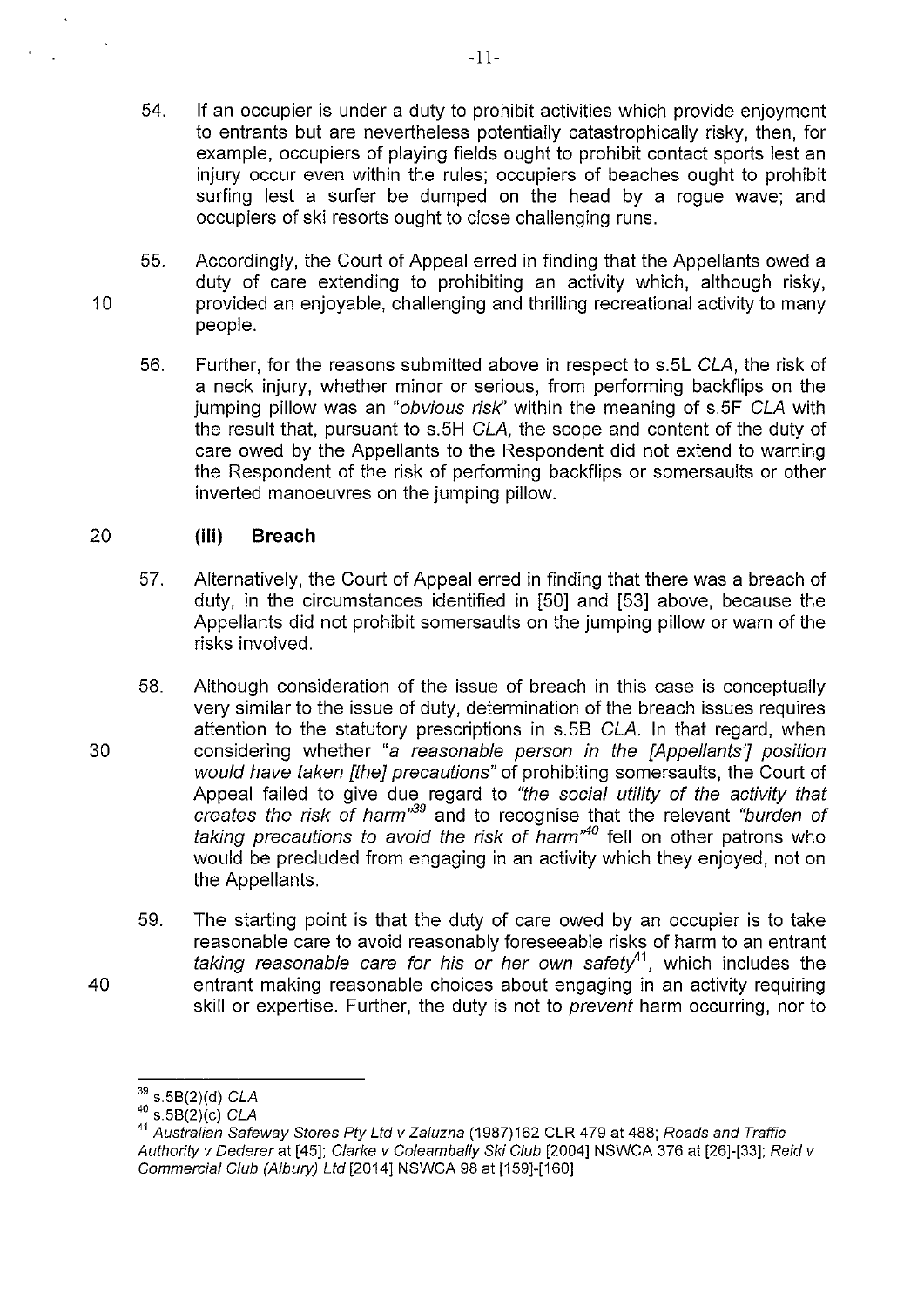eliminate all foreseeable risks<sup>42</sup>. As Gleeson CJ succinctly said in Swain v Waverley Municipal Councif'*<sup>3</sup>*"the measure of careful behaviour is reasonableness, not elimination of risk".

- 60. Secondly, the failure to eliminate a risk which was foreseeable and preventable does not necessarily amount to negligence<sup>44</sup>. Doing nothing is always one potentially available response to a foreseeable risk of harm<sup>45</sup>. This remains the position under the CLA*46.*
- 61. Thirdly, a plaintiff cannot take advantage of precautions required for a class of persons of which the plaintiff is not a member  $47$ . In this case, the 10 Respondent, as an adult, with no physical or cognitive deficits, cannot rely on, for example, precautions reasonably required for small children or for the intellectually disabled.
	- 62. Fourthly, it is insufficient, as the primary judge apparently did<sup>48</sup>, to merely compare the cost of a warning sign with the 'cost' of the catastrophic injury which eventuated<sup>49</sup>.
- 63. Fifthly, if there was an "obvious risk" within the meaning of s.5F CLA, then, as noted above, pursuant to s.5G, the Respondent is "presumed to have been aware of the risk of harm .. .if the person is aware of the type or kind of risk, even if the person is not aware of the precise nature, extent or manner 20 of occurrence of the risk". Thus the reasoning in the courts below concerning the distinction between minor harm and a serious injury in relation to s.5L has no application to s.5G(1), because s.5G(2) applies, so that the Respondent is deemed to be aware of the risk of serious injury for the purposes of applying s.5B, the Respondent not having proved that he was not aware of that risk.
- 64. Sixthly, the common law recognizes, in relation to both duty and breach, the autonomy of the individual in society to decide to voluntarily engage in conduct which may be harmful. In terms of breach, requiring a citizen to prohibit conduct and, presumably, enforce that prohibition, particularly when 30 the State has not chosen to prohibit such conduct, is, as already submitted, "a significant departure from an underlying value of the common law which gives primacy to personal autonomy<sup>"50</sup> and "the paramount consideration that a person is entitled to make his own decisions about his life"*<sup>51</sup> ,* so that "expressed in the most general way, the value described as personal

-12-

 $^{42}$  Roads and Traffic Authority v Dederer at [53]-[54]; Vairy v Wyong Shire Council at [79], [118];<br>Neindorf v Junkovic (2005) 222 ALR 631at [95]-[97]

 $^{43}$  (2005) 220 CLR 517 at [5]<br> $^{44}$  Tame v State of New South Wales (2002) 211 CLR 317 at [99] per McHugh J

<sup>45</sup> Vairy at [124], [155-156] per Hayne J<br>46 Shaw v Thomas [2010] NSWCA 169 at [45]

<sup>47</sup> Ashrafi Persian Trading Co Pty Ltd v Ashrafinia [2001] NSWCA 243 at [76]-[77]; Agar v Hyde at [91]<br><sup>48</sup> Judgment [313]<br><sup>49</sup> Vairy at [8]<br><sup>50</sup> Stuart v Kirkland-Veenstra at [87]

 $51$  Rogers v Whitaker 175 CLR 479 at [487]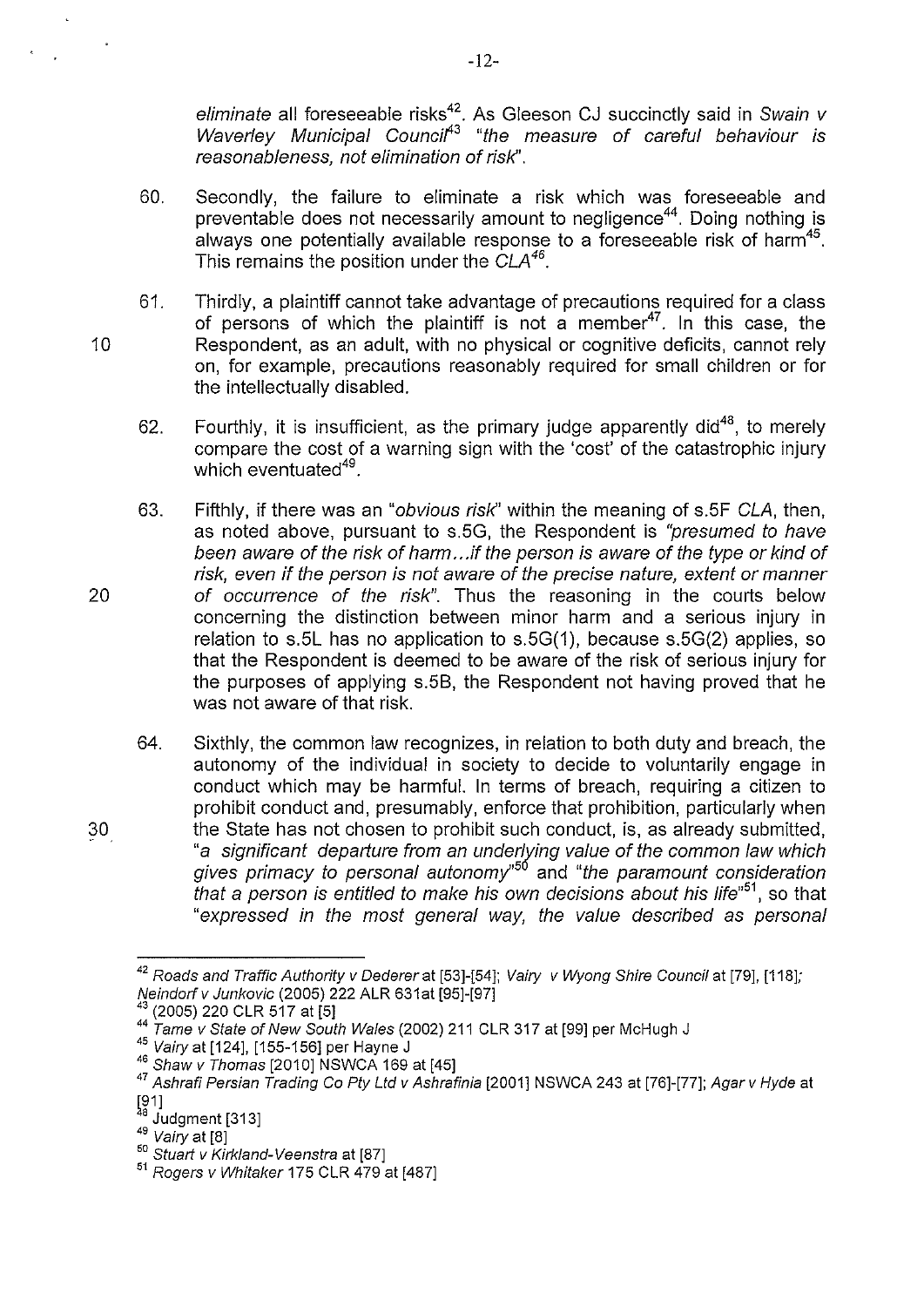autonomy leaves it to the individual to decide whether to engage in conduct that may cause that individual harm"<sup>52</sup>.

- 65. Seventhly, even if, contrary to the Appellants' submissions, the reasonably foreseeable objective (and subjective to the Respondent) risk of engaging in inverted manoeuvres was only of suffering minor injury, the concept of autonomy nevertheless applies to the enquiry into breach because the injury suffered was not of a completely different type and kind $53$ .
- 66. It is in the context of those propositions that the application of s.5B CLA must be considered in the factual circumstances of this case. That is, each 10 of these matters falls within the expression "other relevant things" in s.5B(2).
	- 67. The first step in considering s.5B is to identify the "risk of harm". The primary judge correctly identified the risk of harm as being from "attempting" somersaults and other inverted manoeuvres on the jumping pillow"<sup>54</sup>.
	- 68. The Appellants accept, consistently with their submissions above on 'obvious risk', that on their case the risk of harm was 'foreseeable' and 'not insignificant' for the purposes of s.5B(1)(a) and (b), although the probability of harm occurring was very low.
- 69. However, for the same reasons identified above in the submissions on duty, 20 the Appellants submit that the courts below erred in finding<sup>55</sup> that  $s.5B(1)(c)$ required that the Appellants take precautions "by prohibiting the performance of somersaults and other inverted manoeuvres on the pillow'' by "placing signs to that effecf'.
	- 70. Further, whilst the 'recommendation' given by the manufacturer of the jumping pillow to prohibit somersaults and other inverted manoeuvres is relevant to the issue of foreseeability for the purposes of s.5B(1)(a), which was not contentious, it is not probative on the issue of precautions within the meaning of s.5B(1)(c) for the following reasons.
- 71. First, there was no evidence as to why the manufacturer made the 30 recommendation when it did; whether the recommendation was intended to apply to adults; what legal system the manufacturer operated within; or who were the "OH&S Consultants" referred to in the letter from Jumping Pillows atAB 472.
	- 72. Secondly, by analogy to Australian Standards, a 'recommendation' by a manufacturer can only, at most, be indicative, not determinative, of breach of a tort duty<sup>56</sup>. In Perrin v Bleasel<sup>57</sup>, the argument that the manufacturer's

-13-

<sup>&</sup>lt;sup>52</sup> Stuart v Kirkland-Veenstra at [89], citing Agar v Hyde at [88]-[90]

<sup>53</sup> Hughes v The Lord Advocate [1963] AC 837<br><sup>54</sup> Judgment [310]

<sup>55</sup> Judgment [313], [315]<br>55 Judgment [313], [315]<br>56 *Jones v Bartlett* (2000) 205 CLR 166 at [110]; *Leighton Contractors Pty Ltd v Fox* (2009) 240 CLR 1 at [49]; Francis v Lewis [2003] NSWCA 152 at [42]- [43]; Chico v The Corporation of the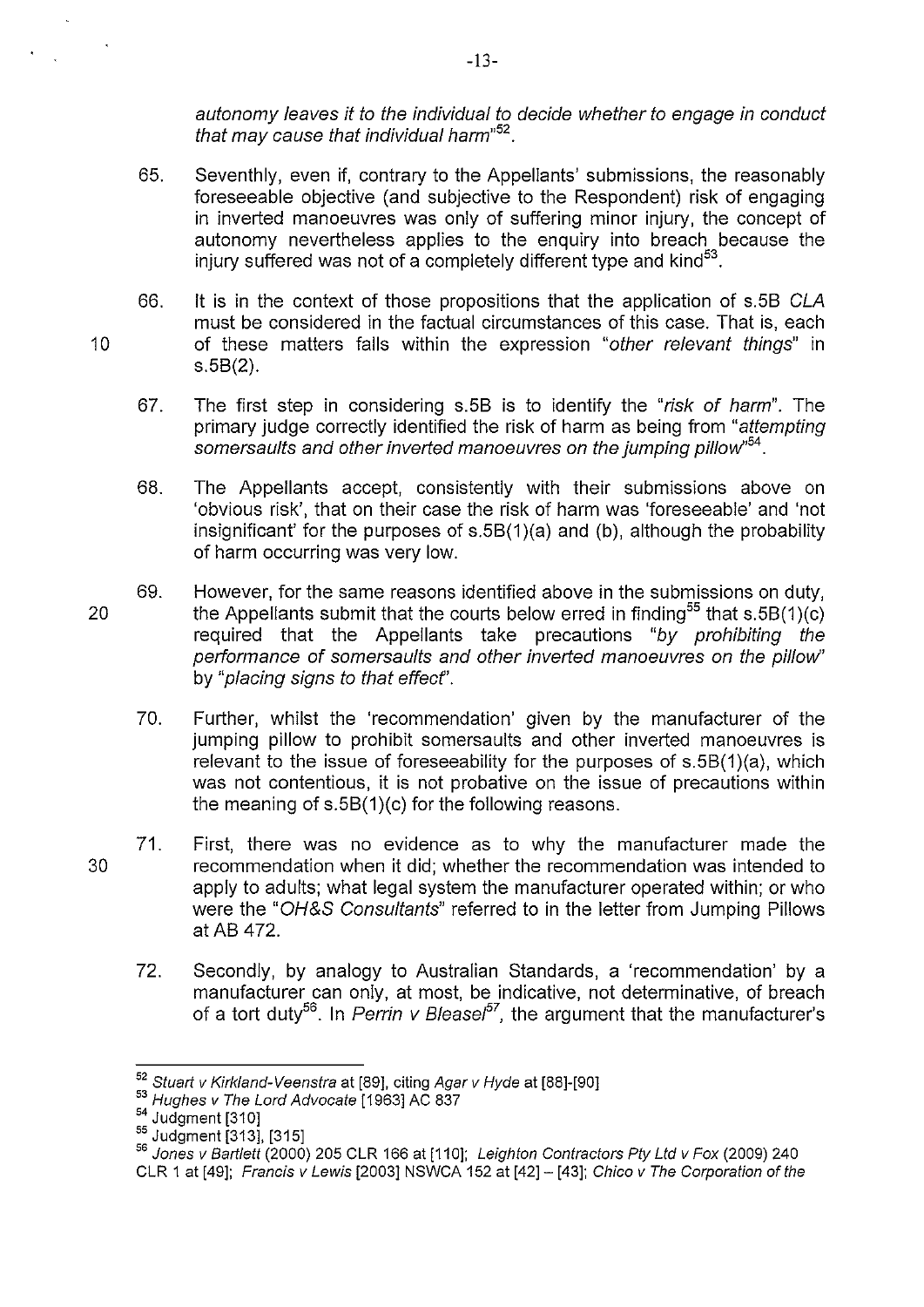warning about the drug Myodil established that the defendant doctor was in breach of his duty of care in administering the drug was rejected. If the manufacturer's recommendation concerns, for example, an obscure danger in the use of equipment, that would no doubt be given greater weight, but that is not this case.

- 73. As to s.5B(2), the "probability that harm would occw" was very low, as demonstrated by the absence of any incidents of previous injury either at the Appellants' premises or at the other venues referred to in the evidence which did not prohibit inverted manoeuvres. There was "social utility" in a 10 recreational activity which was challenging but not compulsory. Prohibition of aerial manoeuvres necessarily would extend even to those adults who were experienced and who could skillfully perform the manoeuvres.
	- 74. The Appellants submit that, both at common law and pursuant to s.5B read with s.5H, there is no breach of duty in failing to warn of the risk of injury from inverted manoeuvres on the jumping pillow.
	- 75. Further, the Appellants submit that the scope of the duty of care owed to adult entrants does not require, as a reasonable precaution pursuant to s.5B(1)(c), the prohibition of adults performing inverted manoeuvres on the jumping pillow.
- 20 76. These submissions are consistent with the evidence of the conduct of other operators of centres where there were jumping pillows in use. The evidence was that the operators of the centre where Mr Bahnsen performed backflips did not prohibit backflips or somersaults or install warning signs<sup>58</sup> and the operators of the centre where Mr McKeown performed backflips also did not prohibit that activity<sup>59</sup>.
- 77. Accordingly, in the circumstances of this case, either the scope of the duty owed by the Appellants did not extend to prohibition of or warning against inverted manoeuvres or, alternatively, it was not necessary for the Appellants, in the discharge of their duty, to prohibit adults like the 30 Respondent from voluntarily performing inverted manoeuvres or to warn them of the obvious - that performing inverted manoeuvres was risky.

#### **Part VII: Applicable statutory provisions**

78. Civil Liability Act, 2002 (NSW) ss. 5B, 5F, 5K and 5L (annexed)

#### **PART VIII: Orders sought**

79. Appeal allowed.

40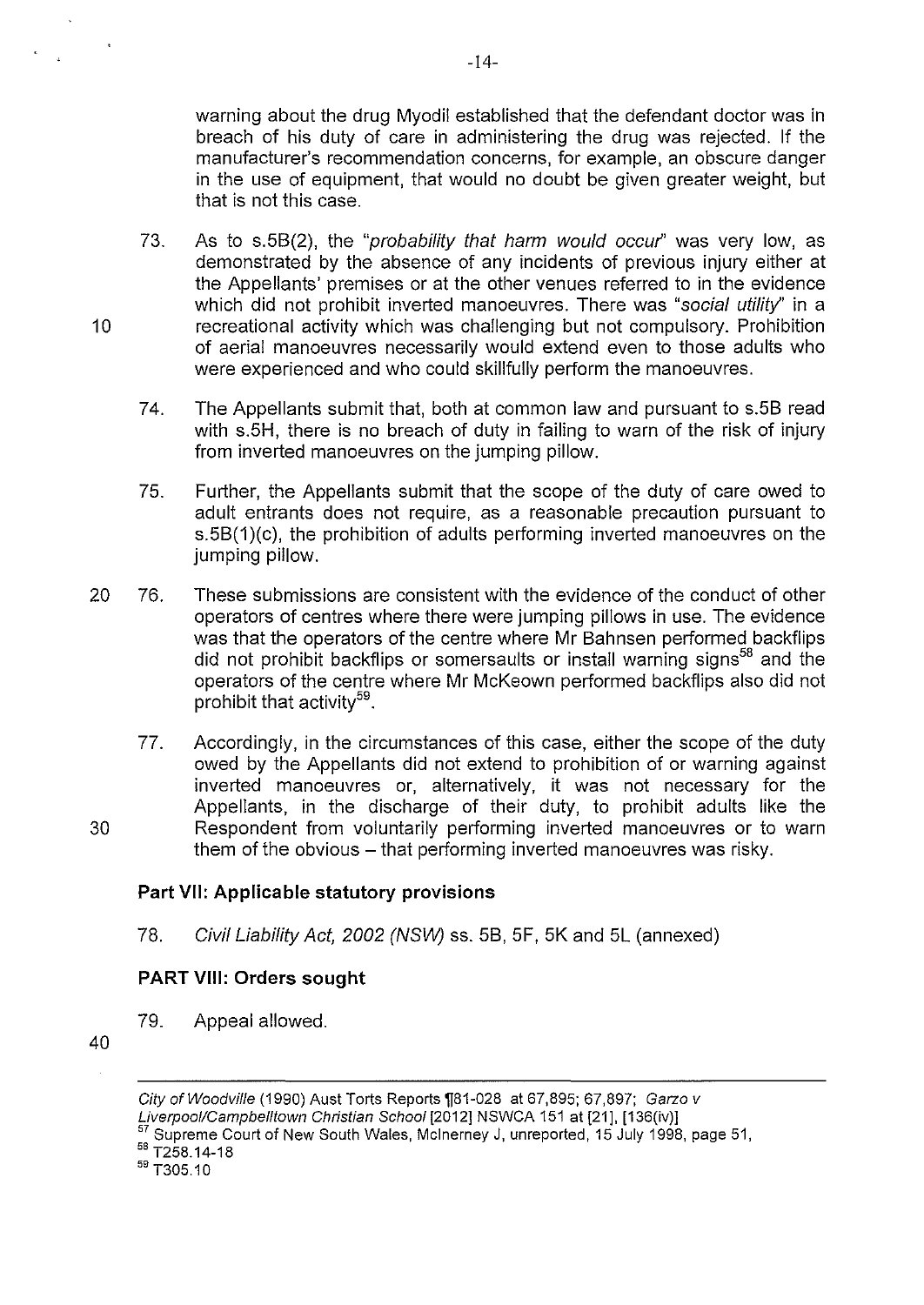- 80. Set aside the orders of the Supreme Court of the Australian Capital Territory made on 21 February 2015 and, in lieu thereof, Statement of Claim dismissed.
- 81. Order that the Appellants pay the Respondent's costs of this appeal and of the proceedings below.

#### **PART** IX: **Oral argument**

10 82. The Appellants estimate that two hours will be required to present oral argument.

Dated: 16 October 2015

J.E. Sexton Senior Counsel for the Appellants

20

30 D.A. Lloyd Counsel for the Appellants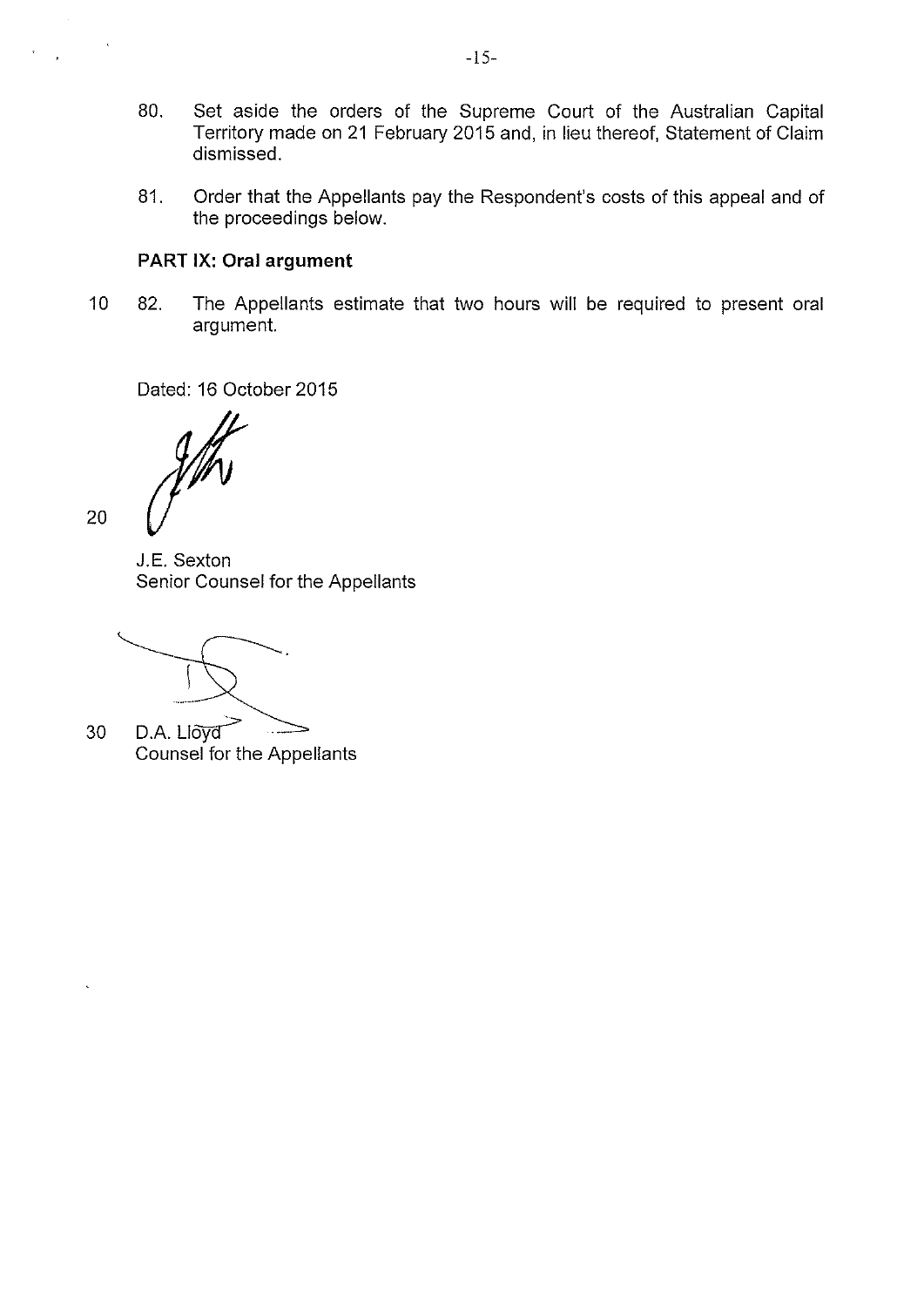Whole title Regulations Historical versions Historical notes Search title PDF

## **Civil Liability Act 2002 No 22**

Current version for 1 July 2015 to date (accessed 19 October 2015 at 08:15) Part 1A > Division 2 > Section 5B

 $<<$  page  $>>$ 

#### **58 General principles**

- (1) A person is not negligent in failing to take precautions against a risk of harm unless:
	- (a) the risk was foreseeable (that is, it is a risk of which the person knew or ought to have known), and
	- (b) the risk was not insignificant, and
	- (c) in the circumstances, a reasonable person in the person's position would have taken those precautions.
- (2) In determining whether a reasonable person would have taken precautions against a risk of hann, the court is to consider the following (amongst other relevant things):
	- (a) the probability that the harm would occur if care were not taken,
	- (b) the likely seriousness of the harm,
	- (c) the burden of taking precautions to avoid the risk of hann,
	- (d) the social utility of the activity that creates the risk of harm.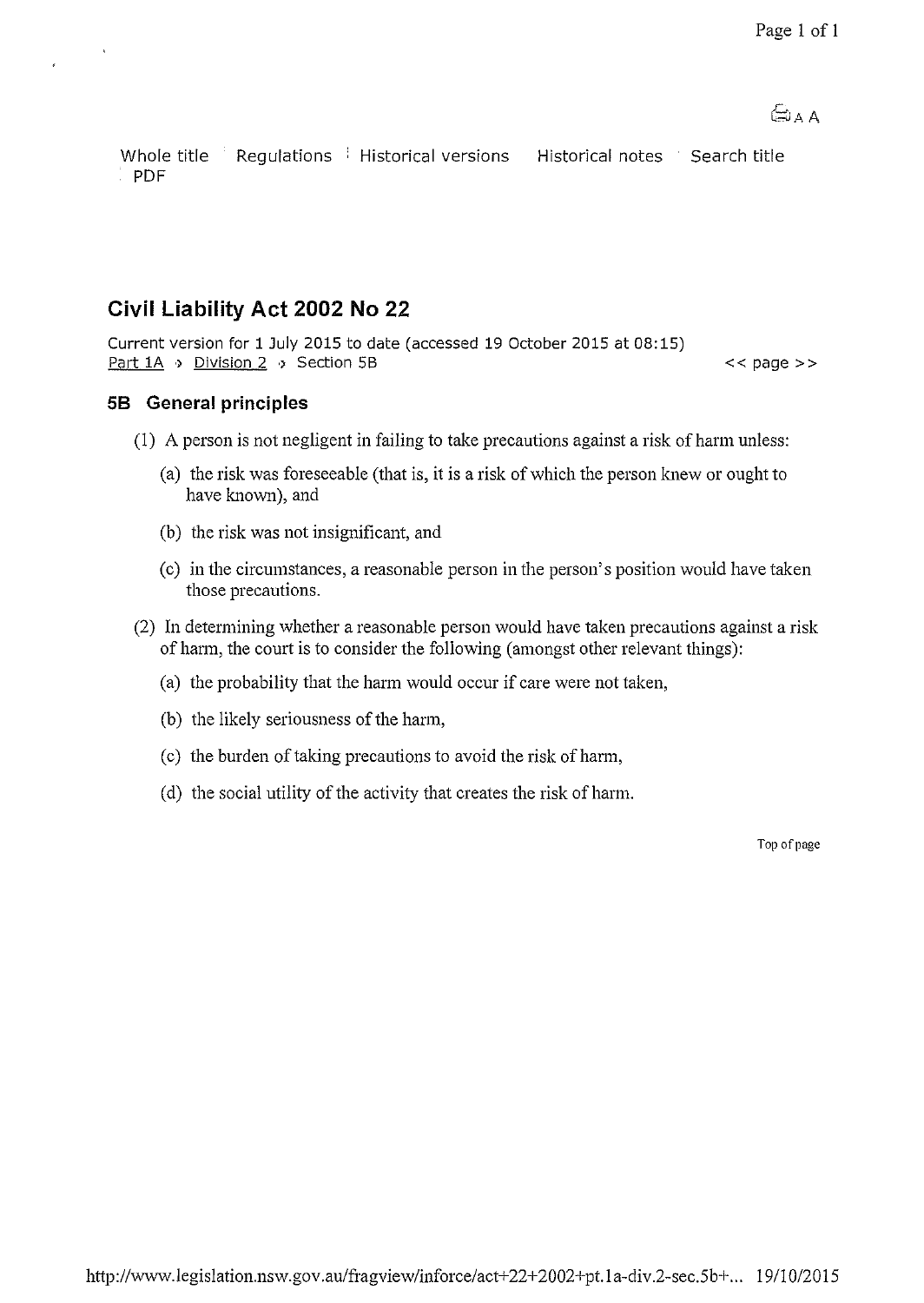Whole title Regulations Historical versions Historical notes Search title PDF

# **Civil Liability Act 2002 No 22**

 $\bar{a}$ 

Current version for 1 July 2015 to date (accessed 19 October 2015 at 08:15) Part 1A ·> Division 4 ·> Section 5F << page >>

### **SF Meaning of "obvious risk"**

- (I) For the purposes of this Division, an *obvious risk* to a person who suffers hann is a risk that, in the circumstances, would have been obvious to a reasonable person in the position of that person.
- (2) Obvious risks include risks that are patent or a matter of common knowledge.
- (3) A risk of something occurring can be an obvious risk even though it has a low probability of occurring.
- (4) A risk can be an obvious risk even if the risk (or a condition or circumstance that gives rise to the risk) is not prominent, conspicuous or physically observable.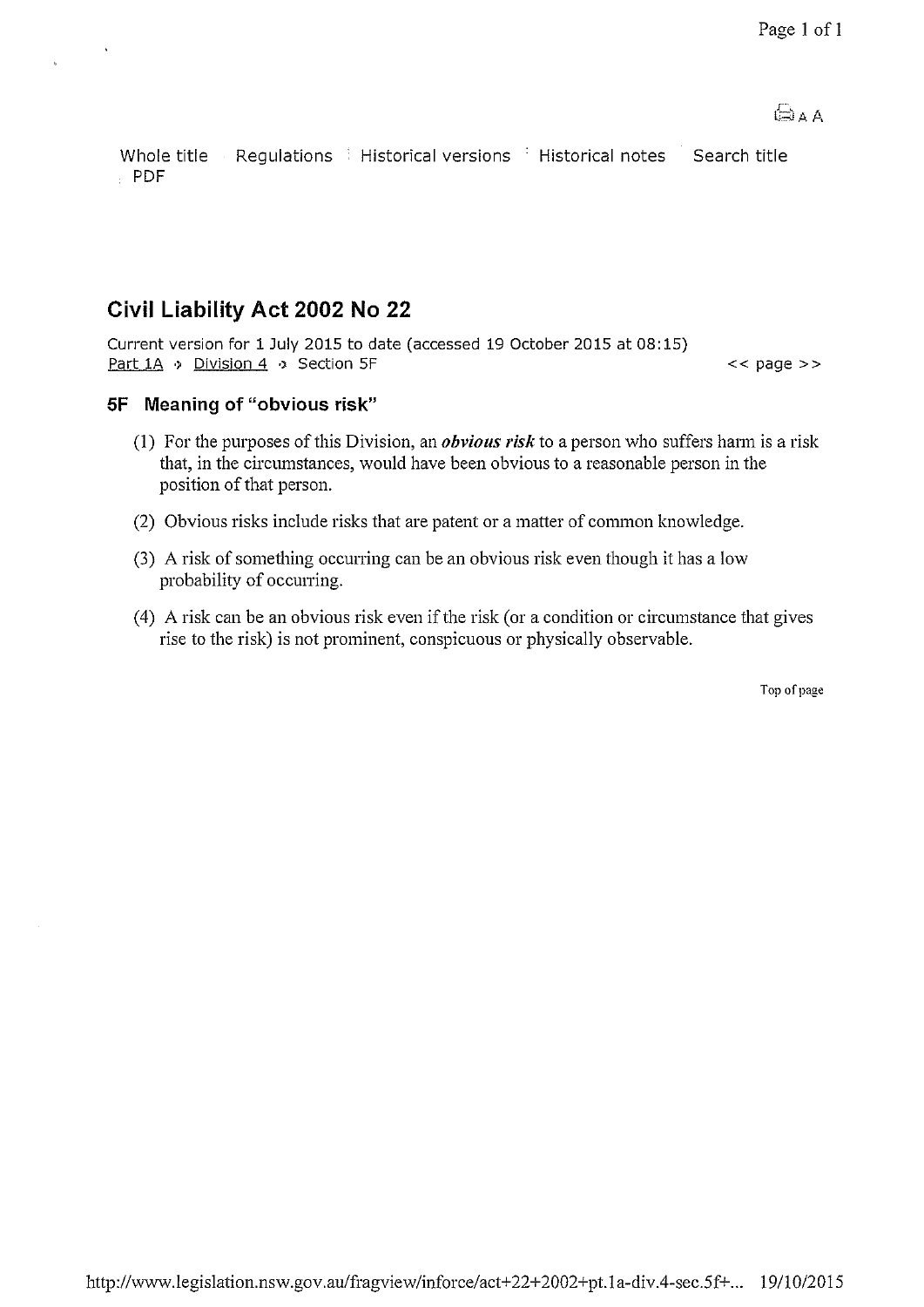Whole title E Regulations E Historical versions E Historical notes E Search title  $\rightarrow$  PDF  $\rightarrow$ 

# **Civil Liability Act 2002 No 22**

 $\bar{\mathbf{z}}$ 

Current version for 1 July 2015 to date (accessed 19 October 2015 at 08:15) Part 1A ·> Division 4 ·> Section 5G

 $<<$  page  $>>$ 

#### **5G Injured persons presumed to be aware of obvious risks**

- (1) In proceedings relating to liability for negligence, a person who suffers hann is presumed to have been aware of the risk of harm if it was an obvious risk, unless the person proves on the balance of probabilities that he or she was not aware of the risk.
- (2) For the purposes of this section, a person is aware of a risk if the person is aware of the type or kind of risk, even if the person is not aware of the precise nature, extent or manner of occurrence of the risk.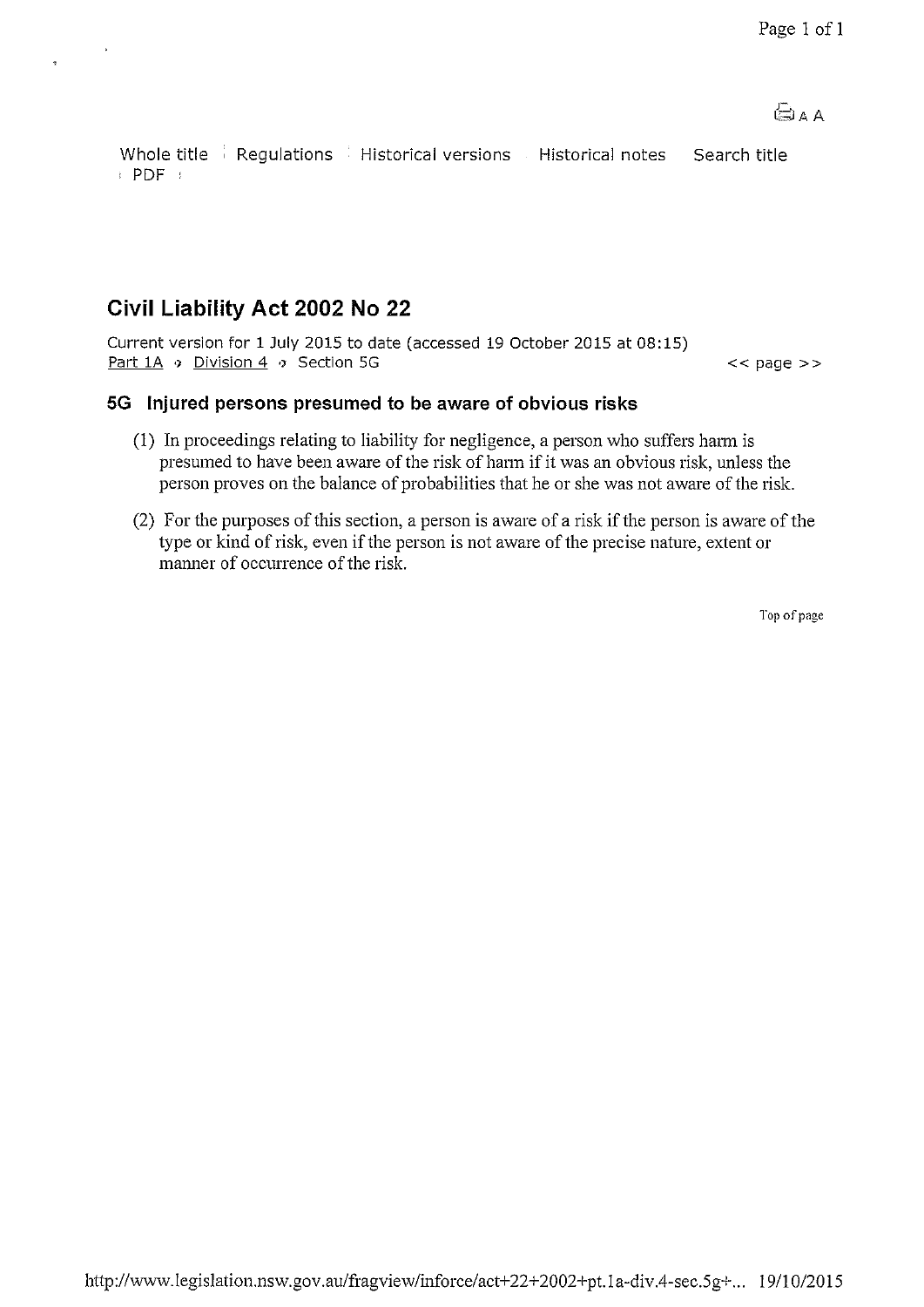$A \circ \bigoplus$ 

Whole title Begulations Historical versions BHistorical notes Bearch title  $\cdot$  PDF  $\cdot$ 

# **Civil Liability Act 2002 No 22**

 $\ddot{\circ}$ 

Current version for 1 July 2015 to date (accessed 19 October 2015 at 08:15) Part 1A > Division 4 > Section 5H

 $<<$  page  $>>$ 

### **5H No proactive duty to warn of obvious risk**

- (I) A person *(the defendant)* does not owe a duty of care to another person *(the plaintiff)*  to warn of an obvious risk to the plaintiff.
- (2) This section does not apply if:
	- (a) the plaintiff has requested advice or infonnation about the risk from the defendant, or
	- (b) the defendant is required by a written law to warn the plaintiff of the risk, or
	- (c) the defendant is a professional and the risk is a risk of the death of or personal injury to the plaintiff from the provision of a professional service by the defendant
- (3) Subsection (2) does not give rise to a presumption of a duty to warn of a risk in the circumstances referred to in that subsection.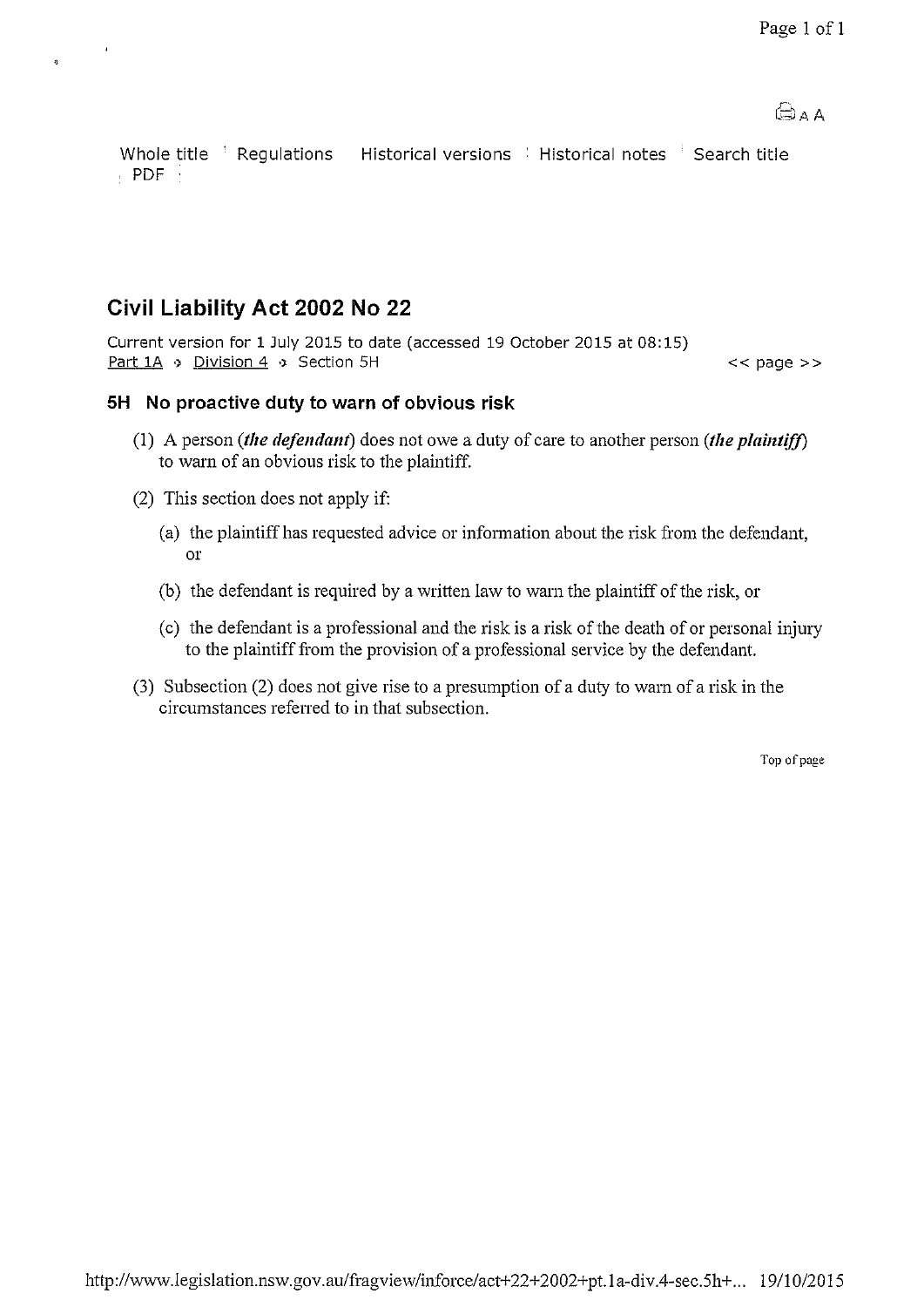$<<$  page  $>>$ 

Whole title Regulations Historical versions Historical notes Search title PDF

## **Civil Liability Act 2002 No 22**

Current version for 1 July 2015 to date (accessed 19 October 2015 at 08:16) Part 1A > Division 5 > Section 5K

## **5K Definitions**

 $\begin{smallmatrix}&&&&3\\&&&&&\\&\mathfrak{h}&\mathfrak{h}&\mathfrak{h} \end{smallmatrix}$ 

In this Division:

*dangerous recreational activity* means a recreational activity that involves a significant risk of physical harm.

*obvious risk* has the same meaning as it has in Division 4.

*recreational activity* includes:

- (a) any sport (whether or not the sport is an organised activity), and
- (b) any pursuit or activity engaged in for enjoyment, relaxation or leisure, and
- (c) any pursuit or activity engaged in at a place (such as a beach, park or other public open space) where people ordinarily engage in sport or in any pursuit or activity for enjoyment, relaxation or leisure.